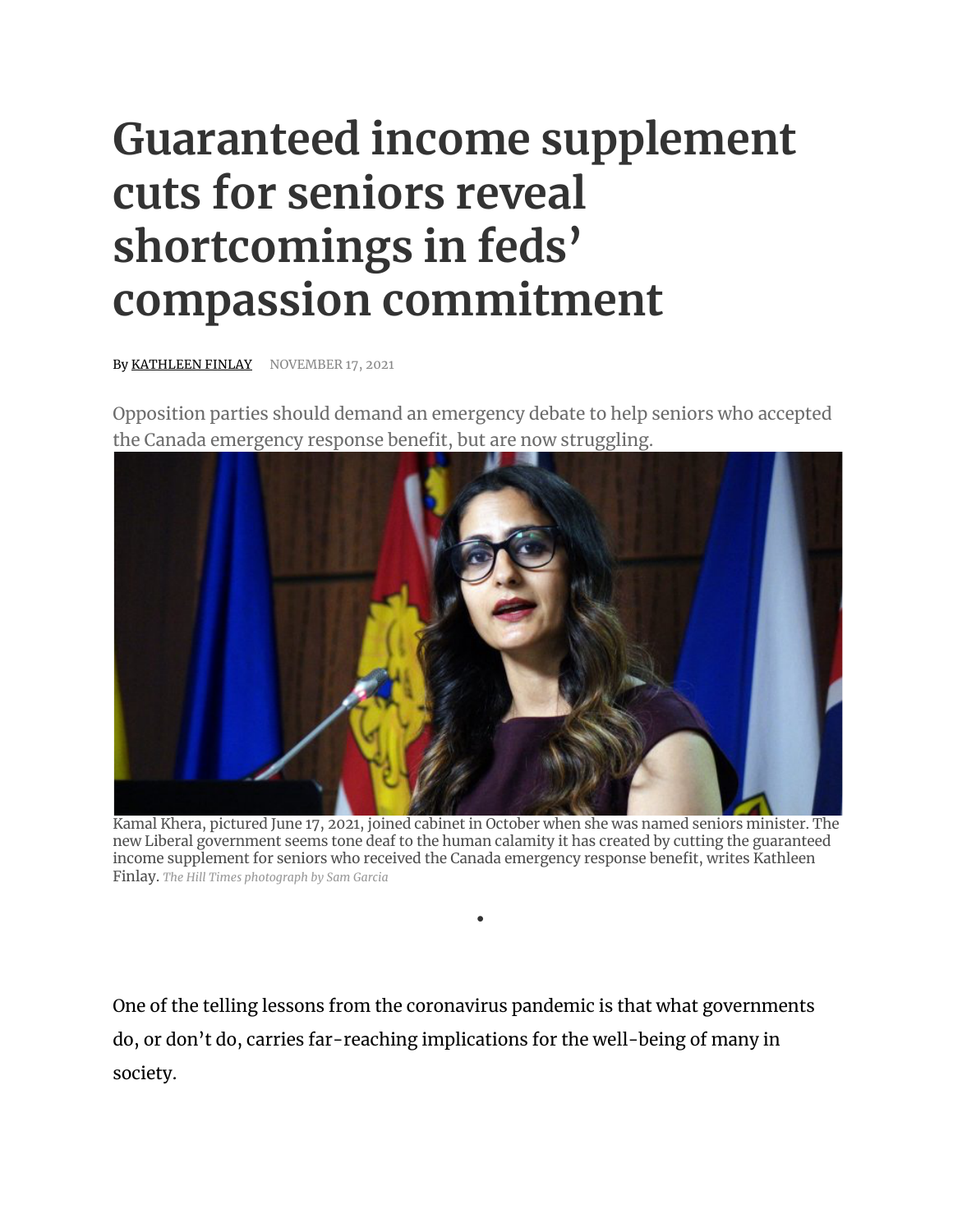The most vulnerable—the elderly in long-term care, victims of opioid addiction, people who rely on mental health services, and Indigenous and racialized communities—were especially hard hit as a consequence of government action or inaction. Lockdowns exposed women to higher risk of intimate partner violence and caused families to be separated from loved ones who needed their care. Essential workers still feel they were the last to be considered and the first to be forgotten. Governments have done little to change that impression. Registered nurses in Ontario, after being told how valuable they were during the height of the crisis, are now being held by the Ford Conservatives to a paltry one per cent pay increase as inflation runs rampant. These experiences have had a profound impact on the importance society places on compassion and kindness.

The challenge to any government seems clear. But instead of moving to modernize and upgrade Canada's compassion infrastructure, the re-elected Liberal government seems determined to leave a trail of disaster when it comes to thousands of vulnerable, low-income seniors.

As the pandemic panic began to spread into the financial lives of Canadians, many seniors who were receiving Old Age Security pensions and the Guaranteed Income Supplement (GIS) also sought and received Canada Emergency Response Benefit (CERB) benefits. But in 2021, the federal government ended GIS payments for those seniors because it says the money they received from CERB last year has made them ineligible for the GIS this year. Their CERB benefits are gone, and now their pension income has been cut by more than half. The consequences are staggering <u>for 90,000</u> low-income seniors. It's like everyone in the city of Pickering, Ont., or Saint John, N.B., having to get by on slightly more than \$700 a month.

I've been hearing troubling stories about what this means in real-life terms. Some seniors have told me about having to give up a beloved pet because they could no longer afford to feed it. Eviction is a constant worry. Many are just 24 hours away from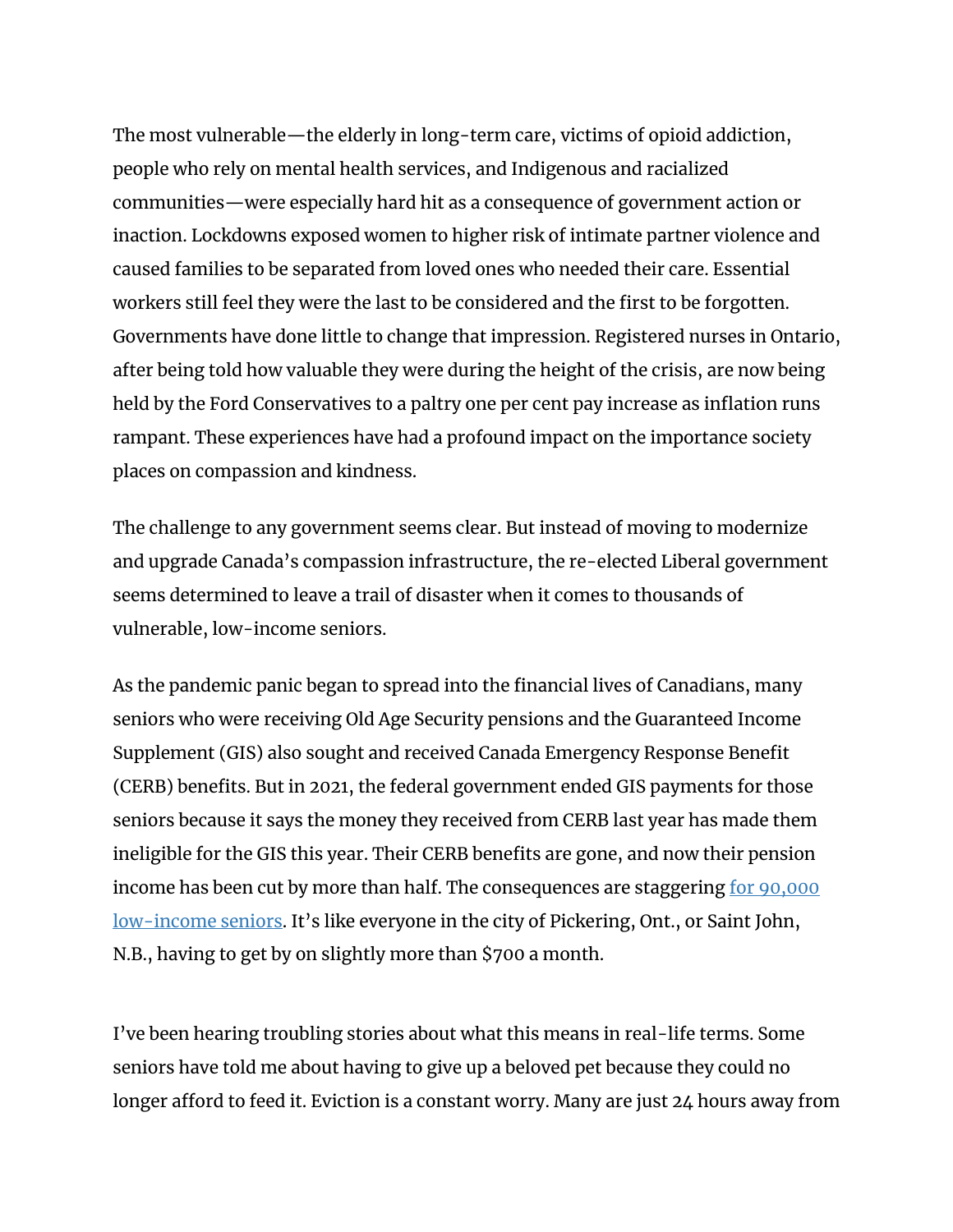having their phone and internet cut off. An alarming number say they've had to choose between food and medication. Some have told me there is no point in struggling to survive each day if all they are going to do is slip further into an abyss of misery and despair. The signs are ominous.

Some will say these folks have only themselves to blame and should have realized the consequences of taking CERB benefits. Are they to be faulted, too, for their pleas that the government treat them fairly? Remember the daily early-pandemic message, usually delivered by Prime Minster Justin Trudeau, that "we are with you" and "you are not alone." Tell that to the senior whose meagre pension income has been so drastically clawed back.

So pervasive are society's expectations for kindness and caring in our daily interactions that some universities and even private companies are moving to up their compassion policies. I've been encouraging organizations to appoint a chief compassion officer to fill this need. But the new Liberal government seems tone deaf to the human calamity it has created.

Some seniors tell me they've written to MPs and cabinet ministers in the hope of having their GIS benefits reinstated on the basis of financial hardship. Most never got a response. Those who did were told by some bureaucrat that nothing can be done for them because of government policy. Even before I got my first degree in political science, I knew that policy set by government can be changed by government.

Here's one thing that might bring about that change: an emergency debate as soon as the new Parliament meets, starting the week of Nov. 22, brought on by opposition parties. That would allow the horror stories of these seniors to be told and their pleas for compassion might, in a minority Parliament, actually be heeded.